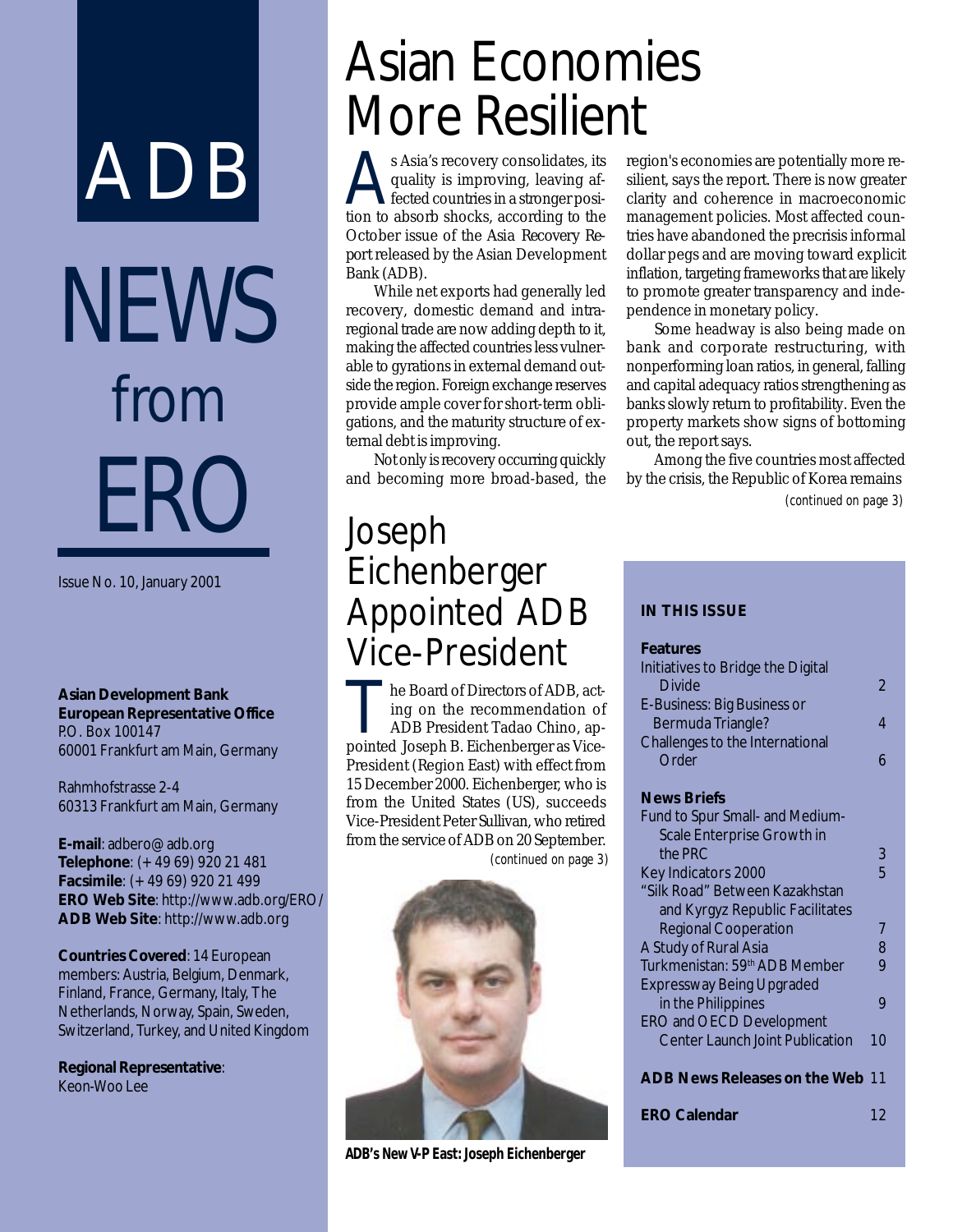## Initiatives to Bridge the Digital Divide

Cording to the<br>Asian Develop-<br>Redatershased in Manila *Asian Development Outlook 2000 Update* released in Manila in September, a majority of developing economies in Asia will remain on the losing side of the digital divide unless conscious policy efforts are made for developing information technology (IT).

The report, which describes IT's prospects and policies in the region and its impact on developing economies, emphasizes that the Asian and Pacific region as a whole has tremendous potential for selfsustaining rapid growth in IT in coming years. The region possesses the market, technological capability, and awareness for achieving this.

With the encouragement of the Okinawa G8 Summit

Charter and the proposed Japanese fund, the prospects for development are much improved. However, while countries such as Japan; Republic of Korea; Singapore; and Taipei,China earned high marks for developing telecommunications infrastructure that has made the information revolution possible, many developing economies in the region are in danger of being stranded on the wrong side of the digital divide due to lack of "e-readiness" and a weak "info-structure."

The report advocated that a twopronged approach should be adopted in the overarching public policy for developing the industry: promote the growth and spread of IT and prevent the worsening of inequities both within and across economies.

Policy frameworks, at the minimum, should ensure that proper incentives encouraging the growth and dynamism of a competitive private sector—the engine of IT expansion—remain in place.



The report said that an open and outwardlooking policy stance, combined with the maintenance of macroeconomic balances, are public policy requirements for IT's development and diffusion.

To address the digital divide, the report outlined the following elements as crucial in policies for IT diffusion.

- **Enable the telecommunications infrastructure to grow**: As IT cannot grow in the absence of a dynamic telecommunications sector, the public sector restrictions on developing the industry should be removed.
- **Develop human resources**: While computer literacy in the public services should be increased, it is also important to develop basic science and technology capabilities to understand, adopt, and adapt it in sector-specific applications.
- **Encourage private enterprise participation:** Appropriate fiscal in centive should be provided to encour-

age the private sector to pro mote IT.

- **Provide adequate safety nets:** It is especially vital to assist those who have been adversely affected by IT's diffusion.
- •**Establish good governance:** Consistency in policy and greater transparency will support the growth of IT.

If the digital divide is left unchecked, the powerful digital communications tools—which many hope will enrich lives will only serve to further historic divides among societies in developing nations.

The report said that in establishing policies for robust IT development, developing economies should focus on four critical factors: support higher education in science and mathematics; promote research and development; safeguard intellectual

property rights; and ensure standardization, regulation, and quality assurance.

The Asian Development Bank (ADB) has taken steps to ensure that some of the positive impacts of IT are captured in its program and sector projects. ADB can play a greater role in improving the provision of international public goods and services to help the region fully exploit its IT potential.

This includes coordinating IT regulatory practices and standards; standardizing hardware, software, and communication components; and mobilizing necessary resources to build the region's info-structure through wider access to education, health care services, and resources to encourage high-tech development in the region.

This will contribute directly to not only bridging the digital divide, but also to addressing the important issue of reducing poverty in the region by spurring economic growth, said the report. ■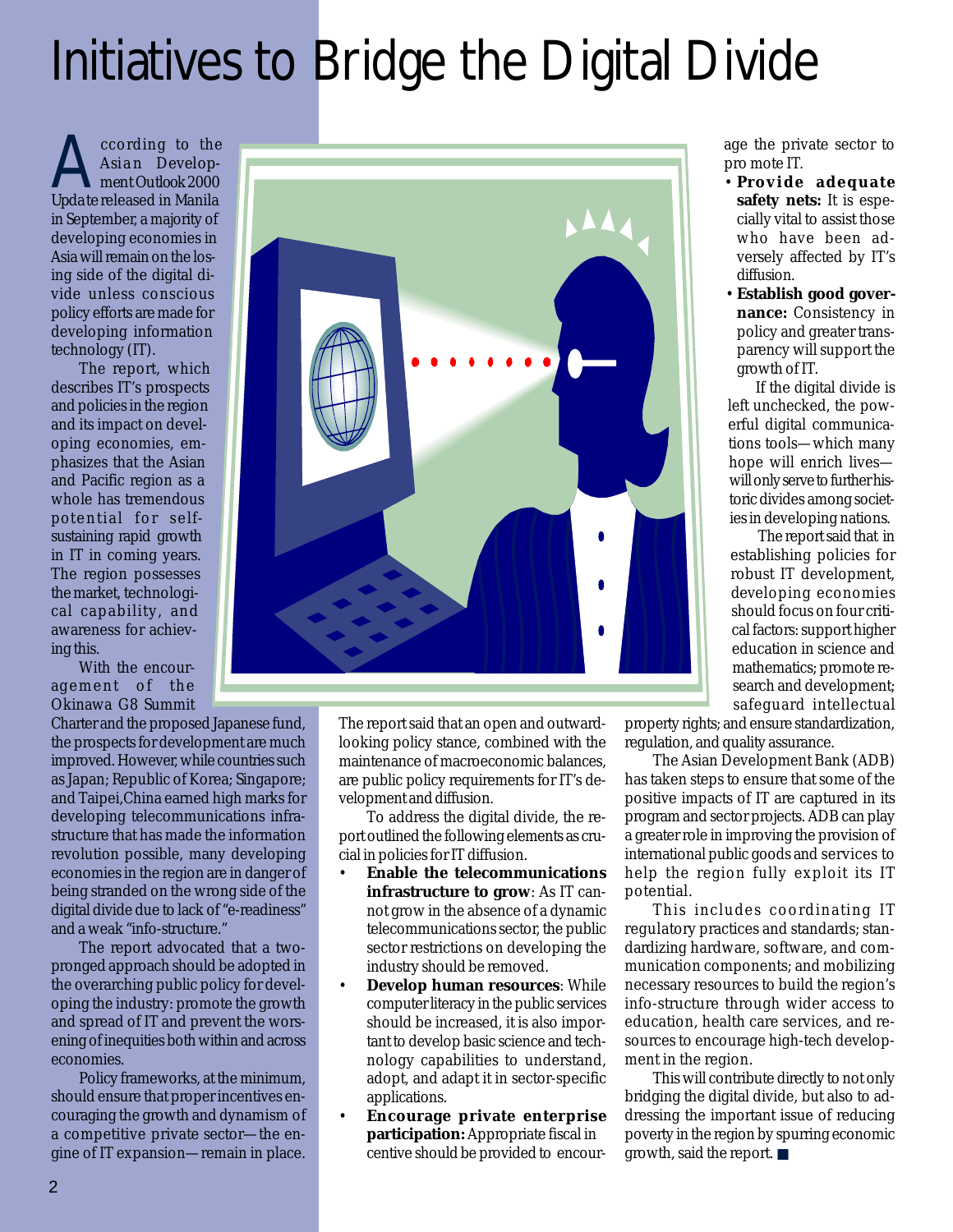#### **Asian Economies** *(continued from page 1)*

ing its precrisis per capita income peak. Recovery there is improving the cash flow positions of banks and corporations, prompting the flow of bank credit, which in turn is fueling recovery. Other countries have yet to experience this "virtuous circle." Malaysia and the Philippines are expected to regain lost ground in per capita income this year, while the process could take another year or so in Thailand and even longer in Indonesia, the report says.

But recovery is far from complete, warns the report. The fiscal positions of Indonesia, Philippines, and to a lesser extent Thailand, leave cause for concern, while the pace of bank and corporate restructuring has been uneven. Also, political uncertainties and concerns about peace and order are inhibiting several countries' efforts at reform and recovery. External risks to the recovery include the possibility (although receding) of a hard landing of the US economy, and the threat to the region's net oil importers (Republic of Korea, Philippines, and Thailand) posed by rising oil prices. The report says that the adverse impacts arising from the current high oil price levels, which have tripled in little more than a year, would be manageable if they are maintained only up to the first quarter of next year.

"Reforms must be completed if Asia is to be put on track toward a new era of high economic growth and reduced vulnerability to external shocks," concludes the report. The complete *Asia Recovery Report*, a biannual report produced by ADB's Regional Economic Monitoring Unit, may be viewed on the Asia Recovery Information Center web site at http://aric.adb.org/ ■

#### **Joseph Eichenberger** *(continued from page 1)*

Mr. Eichenberger was former Director of the Office of Multilateral Development Banks in the US Treasury Department. He had direct responsibility for a range of policy and operational issues for all the multilateral development banks as well as the Global Environmental Facility and International Fund for Agricultural Development.

Before that posting, Mr. Eichenberger was Acting US Executive Director for the World Bank. He will be joining two other Vice-Presidents on ADB's management team: Vice-President (Region West) Myoung-Ho Shin and Vice-President (Finance and Administration) John Lintjer. ■

### Fund to Spur Small- and Mediumthe frontrunner in recovery, already surpass-<br>ing its precrisis per capita income peak.  $Scale$  Enterprise Growth in the PRC

he Asian Development Bank (ADB) has approved an equity investment of up to US\$25 million in the Liberty New World China Enterprises Investments Limited Partnership, a fund to help spur the growth of small- and medium-scale enterprises (SMEs) in the People's Republic of China (PRC).

In addition to the capital contribution, ADB will help structure the fund to ensure best corporate governance and management practices in the fund itself and in the investee companies of the fund. Through the fund, ADB will catalyze foreign investments in the PRC in support of the Government's efforts to stimulate the growth of SMEs in the country. "A dynamic private sector will contribute to economic growth and help create employment opportunities," said Jong Haw Lee, ADB's Senior Investment Officer

working on the project.

The fund will have two sponsors: New World Group (NWG), one of the largest conglomerates in Hong Kong, China, and Liberty Financial Group (LFG), one of the largest insurance and asset management companies in the United States.

The fund will be managed by the general partner, Newport Private Equity Asia, Inc., an affiliate of LFG. NWG will help identify and manage the investee companies for the fund. In addition, NWG is committed to match, dollarfor-dollar, investments made by the fund in all of its investee companies.

The target is to raise US\$100 million for the fund at initial closing. Through subsequent closing, the fund's size could be increased to US\$300 million, subject to demand. The fund will invest in nonstate manufacturing and service companies in the PRC, mostly located in regions where NWG has a business presence. These include inland provinces such as

Hubei, Jiangxi, Sichuan, and Yunnan. These enterprises will be assisted not only by the provision of equity capital but also by the infusion of know-how in modern marketing, management, and governance techniques. Leading international companies will be invited to coinvest in individual projects as strategic partners.

Investments will be made in 20–30 new and existing enterprises with good growth prospects. The initial size of investment by the fund in each company is expected to fall largely between US\$1 million and US\$5 million. Additional investments may be made in companies with viable expansion projects. ■

#### **WOMEN POWER: Females often lead small enterprise development.**

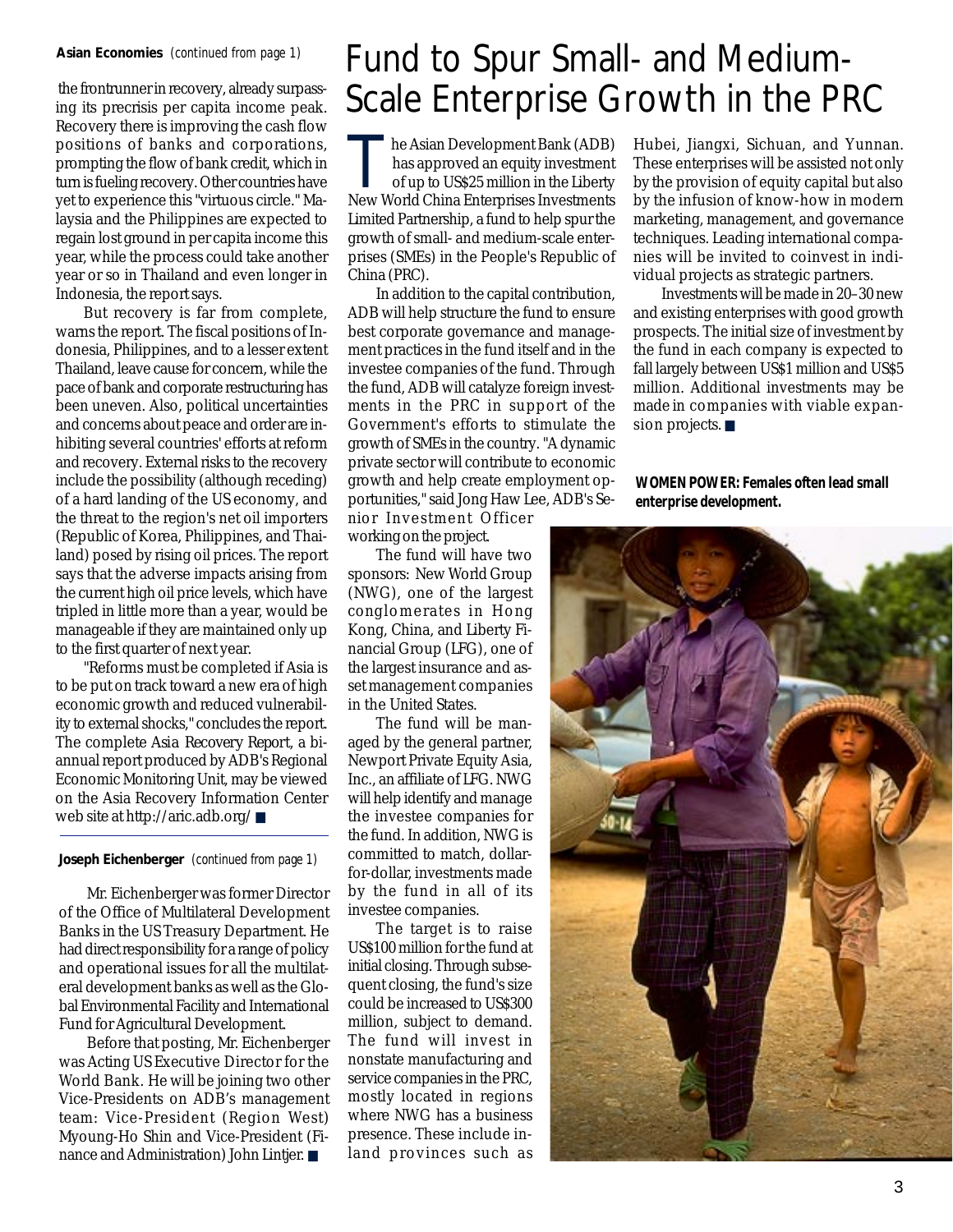## E-Business: Big Business or Bermuda Triangle?



A conference on e-business, run by<br>the International Bankers Forum<br>with the Maleki Crown, took place in the International Bankers Forum e.V. of Germany in association with the Maleki Group, took place in Frankfurt, Germany earlier this year. The conference was organized in the context of Global 24, a series of innovative fora that are held every year in the world's major financial centers. In Frankfurt, this conference attracted about 300 participants from a broad spectrum of society. The conference also reached viewers via television and the Internet. The special topics addressed by the panel members were E-Markets: Creative Chaos?, E-Labor: The Future of Work?, and E-Politics and E- Security: Controlling the Uncontrollable?

**E-Markets: Creative Chaos?** The panel members agreed that the Internet is applying strong pressure on markets by putting the accent on interconnectivity, transparency, and risk intermediation. They saw that, in banking, more complex financial services are in demand, and that this will force increased fragmentation of activity. Banks that cannot manage the transition will not survive, and scaling up (as in Germany and Japan) is not a solution. In general, the Internet calls for developing a whole new range of management reporting, budgeting, and planning software, as well as associated support services. The age of five-year business plans is over, and individual business strategies now have to integrate knowledge optimization, and application and system development.

There are implications, too, for organizational structures and corporate cultures, which all too frequently obstruct change. One panel member remarked that established organizations employ highly capable people and then set them to work within business processes and business models that doom them to failure. An immediate requirement of management is knowledge of the Internet and a good measure of courage. But the panel members accepted that, while new business processes and business models are already available, or can be developed without difficulty, the main obstacle faced by organizations lies in identifying clearly their respective roles in

the value chain. Still, the members concluded that e-markets will in any event surely accelerate the shift of power toward consumers, causing fundamental changes in the way organizations relate to their customers and compete with one another.

**E-Labor: The Future of Work?** The panel members noted the Internet's remarkable ability to provide both free items and generate information, and predicted that the new supply of and demand for information will have an impact on labor. First and foremost, highly qualified labor is required. This has implications for human capital formation and institutional arrangements for work. To address the former, continuous incubation of ideas and talent is necessary. But people will increasingly be judged on results because the Internet greatly facilitates location of expertise thereby favoring the development of consultancies.

Second, some panel members fretted about a possible rise in the number of keyboard slaves, especially among those involved in B2B (business-to-business) transactions. But they recognized that individualizing work will place a higher premium on human touch in B2C (business-to-consumers) transactions.

Third, since the nature of work will change, they wondered also whether we might not be at risk of creating digital elites, thereby accentuating further the divide between the young and the aged, and between developed and developing countries. One panel member remarked that the Internet was bypassing developing countries, and that poverty and the looming water crisis, for example, draw more attention there. He recognized, however, that information and communication technologies can promote economic growth. No consensus arose on this issue, beyond an acceptance that a digital divide will appear if human capital is not leveraged, irrespective of age differences or the stage of development of national economies. The panel members also observed that the rate of change of technology had, thus far and in general, outstripped the rate of learning, even in developed countries.

Fourth, on a related theme, some panel members worried that universities in the United States and Europe are not investing enough to continue to exist in the digital age.

Fifth, they observed that the Internet has implications for trade unions, too. Unions will, for example, need to pay more attention to distance learning and to the es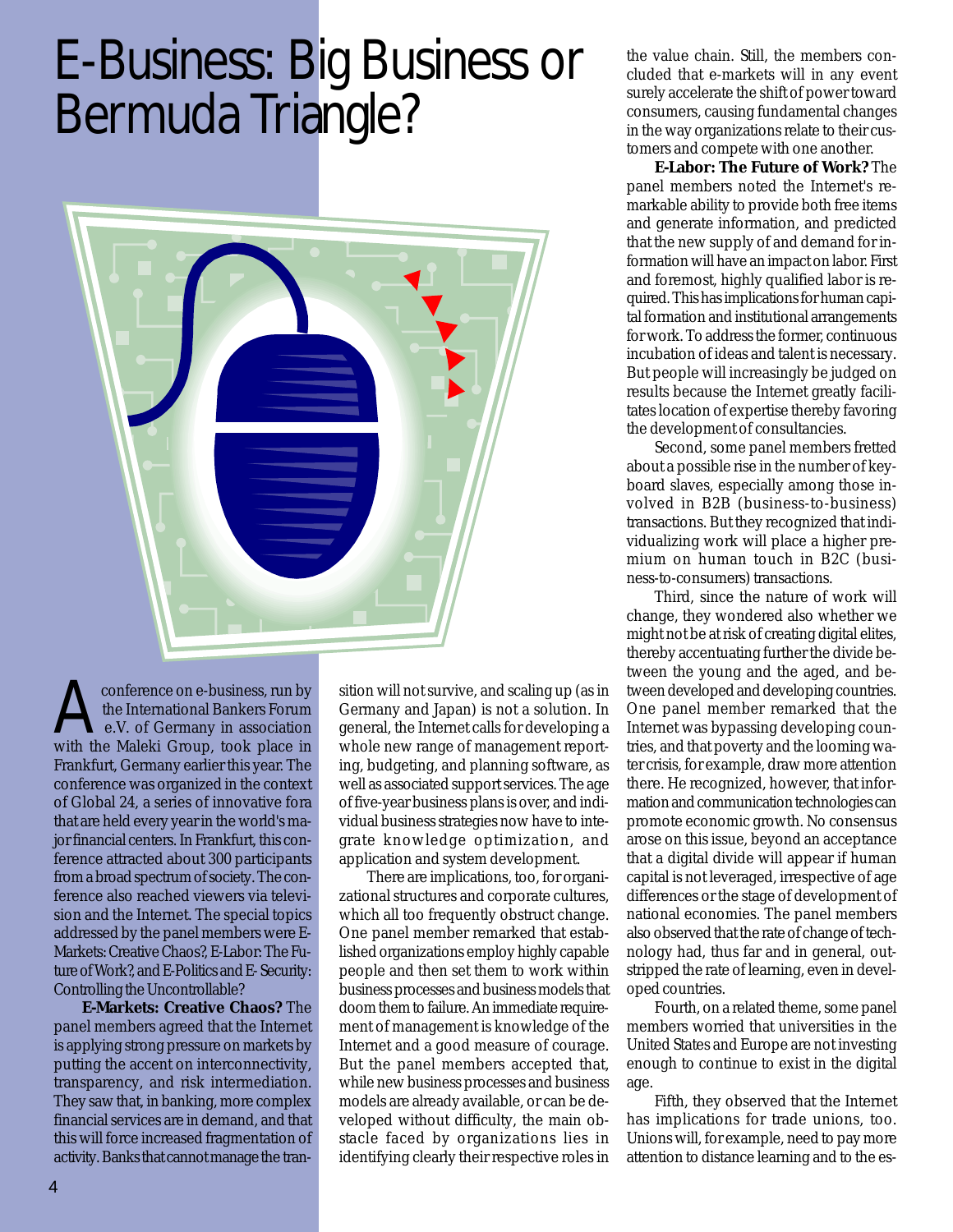tablishment of labor standards appropriate for changed work environments. Lastly, the

■ **E-markets**

**organizations to**

**rethink their**

**relationships,**

**capabilities.** ■

**will force**

**products,**

**and even**

**their core**

panel members wondered whether the Internet might not exacerbate unemployment among unskilled workers. But, they could only express general ex pectations that the new economy will boost demand and thus create additional employment opportunities throughout. In the opinion of the panel members, there will, after all, always be a need for manufacturing and delivering physical products.

**E-Politics and E-Security: Controlling the Uncontrollable?** Apropos esecurity, the panel members reflected on the Internet's power to change the world into

a global marketplace and examined whether it has to be regulated. In the affirmative, how can the right balance be struck? They identified trust to be a key issue, underpinned by the need for security. One panel member identified that the main difficulty lies in defining the kind of security desired, which in turn defines the kind of trust necessary. He noted that the Internet is used for a variety of purposes, thus compounding infinitely the difficulties of ensuring security.

The panel members agreed that the need for security has grown most recently, despite early sentiments in favor of laissezfaire. This warrants the early introduction of encryption products, a measure that the European Union supports, too. But they drew distinctions between the various dimensions of security, which they identified broadly as technical, economic, social, political, and cultural. In the immediate, this means that formulation and enforcement of regulations must start at the national level, although later on regulations will surely need to be transnational. One panel member remarked that in the United States, discussions about security are now carried out at the state level. This, however, does not offer the promise of an early consensus at the national level.

The panel members cautioned, however, that there is no universal solution to esecurity. It is necessary that each user decide on the security required. This security varies according to the value given to the information exchanged, which means that trust does not have an exclusively technical dimension. Therefore, it is more appropriate to have market forces accomplish as

much of the regulation as possible.

On the subject of hackers, whom the panel members did not see as a major issue, there was a consensus that the adoption of simple rules of behavior by users e.g., refraining from opening e-mail attachments sent by unknown parties—will reduce risks considerably.

On the more elusive subject of e-politics, the panel members contended that there is no sign that the involvement of start-ups in politics (as in the United States) will supplant the political process. In all probabil-

ity, people will still favor representation and will not wish to vote on each and every issue via the Internet. However, the panel members concurred that e-politics will force politicians and governments to better inform themselves, and that this will arguably lead to better decision making.

The conference covered much ground and the global moderator pulled together very different threads. The moderator's task was not made easy by the professional orientations of the panel members, which colored arguments somewhat and prevented a multidisciplinary assessment of how the Internet will impact on markets, labor, security, and politics.

I wish in particular that clearer conclusions could have been drawn on e-markets. Irrespective of industry, e-markets will force organizations to rethink their products, relationships, and even their core capabilities. Once again, a conference to discuss this subject did not succeed in defining the new paradigm underpinning competition and strategy.

**Practicing Syndication.** To my mind, many of the new rules about competition and strategy can be found in reference to the practice of syndication, a way of doing business restricted earlier to the world of entertainment but which is now moving from the periphery of business to its center. Syndication refers to the sale of the same good to many customers, who integrate it with other goods and redistribute it. So far, syndication has been rare in business because fixed physical assets and slow-moving information have made it dif-

ficult, if not impossible, to establish fluid networks. But fluid networks are becoming possible and essential. It is then helpful to depict organizations as fulfilling one or more of three roles. These are acting as originator, syndicator, or distributor. Originators create content, syndicators package content, and distributors deliver content. (The Asian Development Bank, one could say, plays all three roles simultaneously.)

Through this lens, one can see how organizations need to rethink their strategies and relationships in radical ways using hubs and webs. Core capabilities, for example, would become products to sell, not hide. The syndication lens would also help an organization identify where it needs to integrate its virtual and physical operations, and where it needs to keep them distinct. ■

*Olivier Serrat, Liaison Officer, European Representative Office, Asian Development Bank, contributed this article.*



### Key Indicators of Developing Asian and Pacifc Countries 2000

Published for the Asian Development<br>Bank (ADB) by Oxford University Bank (ADB) by Oxford University Press (China), Ltd., *Key Indicators of Developing Asian and Pacific Countries 2000* is the 31<sup>st</sup> in a series of annual statistical publications of ADB. It provides historical and current economic, financial, environmental, and social statistics on ADB's 39 developing member countries (DMCs).

*Key Indicators* contains two parts: regional tables, where selected indicators are compared across DMCs; and the country tables, where annual population, economic, and financial statistics of each DMC from 1982 to 1999 are presented.

The tables are available on the ADB web site **http://www.adb.org.**

Books may be ordered through the ADB Publications Unit by sending an email to adbpub@adb.org or by contacting Oxford University Press.

(ISBN: 0-19-592534-3, Price US\$38)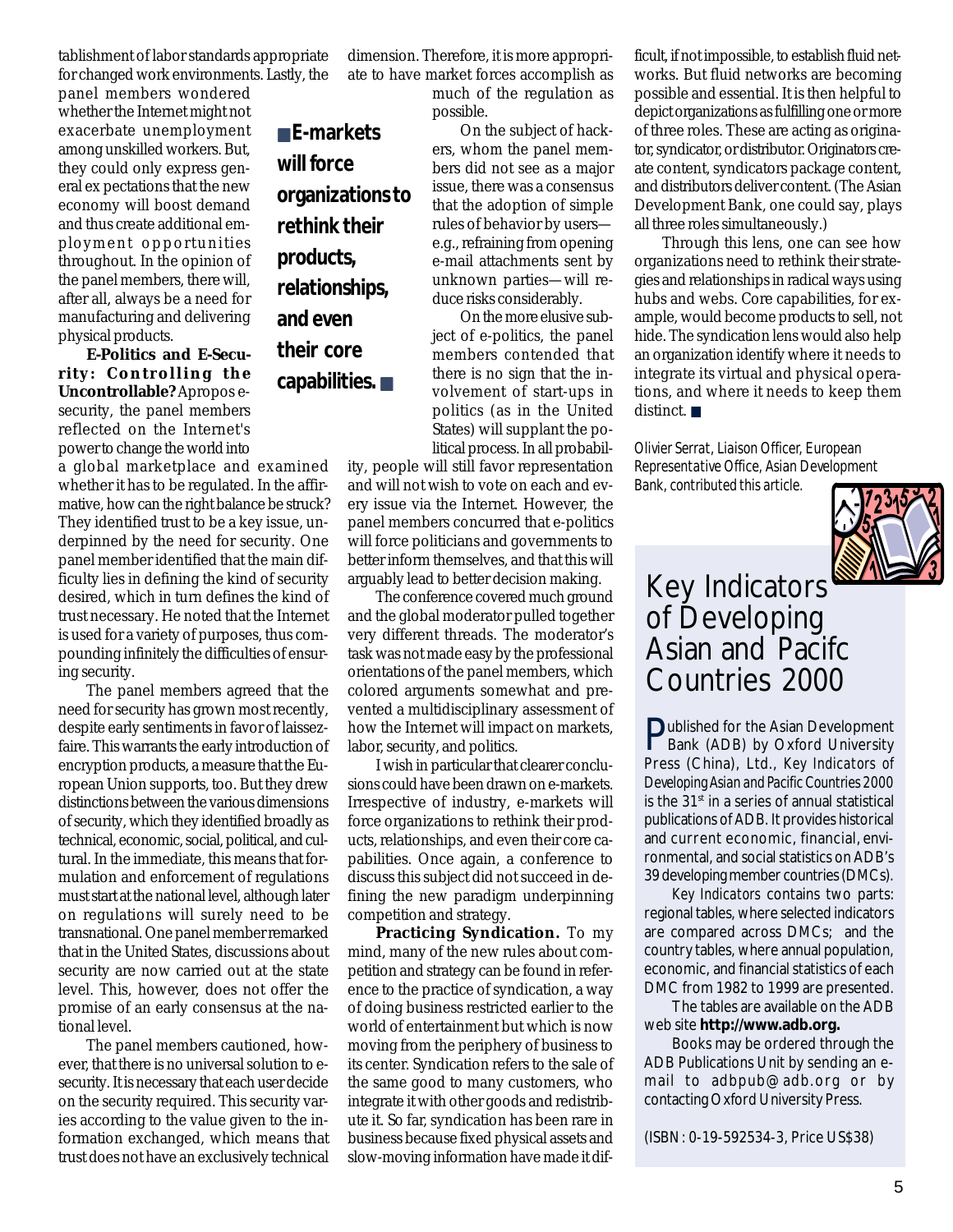## Challenges to the International Order

top-ranking offi-<br>cial of the World<br>Trade Organiza-<br>tion (WTO) visited<br>Frankfurt, Germany earlier cial of the World Trade Organization (WTO) visited Frankfurt, Germany earlier this year at the invitation of the Konrad Adenauer Foundation. Mike Moore, WTO Director-General, was asked to discuss "Challenges to the International Economic Order: Nation States, Private Enterprises, and Nongovernment Organizations in the Age of Globalization," but elected instead to speak on globalization and the social market economy.

Even then, however, his speech veered from the new subject to present arguments in defense of WTO. He stressed that globalization, like European integration, offers fantastic opportunities.

"Volkswagen makes cars in Mexico," "Mannesmann has been taken over by Britain's Vodafone Airtouch," and "Daimler Benz has snapped up America's Chrysler." Other arguments promised that freer trade helps to pay for the things valued most, such as jobs, health, education, and a cleaner environment. The remainder aimed to correct WTO's image as an impersonal and dogmatic bureaucracy pursuing globalization without regard to negative or difficult impacts on its constituents. To my mind, the presentation underscored the difficulties facing the organization after the collapse of the third WTO Ministerial Conference in Seattle.

**Internationalism**. At first, the problems besetting WTO seem strange. Ten



years ago, when communism collapsed, it looked as though the world community had entered a new era in which borders would not mean much. Corporations would become global, and trade would become free.

In that perspective, the creation of WTO represented an important event in history: for the first time, an international organization would exist to manage an increasingly integrated and global economy. Many issues have paralyzed the organization since. It deals, for example, with a range of very complex agricultural concerns.1 But it is also tasked with addressing labor, health, education, and environmental concerns, among others.

**Regionalism**. However, there is a more serious feature to lower expectations: that is, WTO is prey to the deepening desynchronization of the global economy. In late 1997, the collapse of financial and stock markets in Asia represented a significant shift in the fundamentals of that region.

The collapse was not accidental but rooted in public policies and economic processes. If the growth of international trade had really promoted interdependence, the Asian crisis would have affected the United States and Europe severely. Yet, it sparked a massive shift of financial resources out of Asia and into the United States that increased capital formation in that country and, in point of fact, fueled growth there.

Investors did not perceive a global economy but, rather, a series of linked regional markets that could behave both differently and in opposite ways. As the Asian crisis showed, they could even cannibalize one another.

1 Typically, the United States wants European countries to cut subsidies of farm products so that it may sell more farm products in Europe. European countries do not agree because freer trade with the United States would probably overwhelm European farmers.

 In parallel, developing countries prefer to refrain from further liberalizing their trade policies since they still have not recovered from the benefits of the last round of cuts. Implementing a strict free trade regime on agriculture would put countless farmers out of business in Europe and Asia, leading to protests that governments in those two regions would not survive.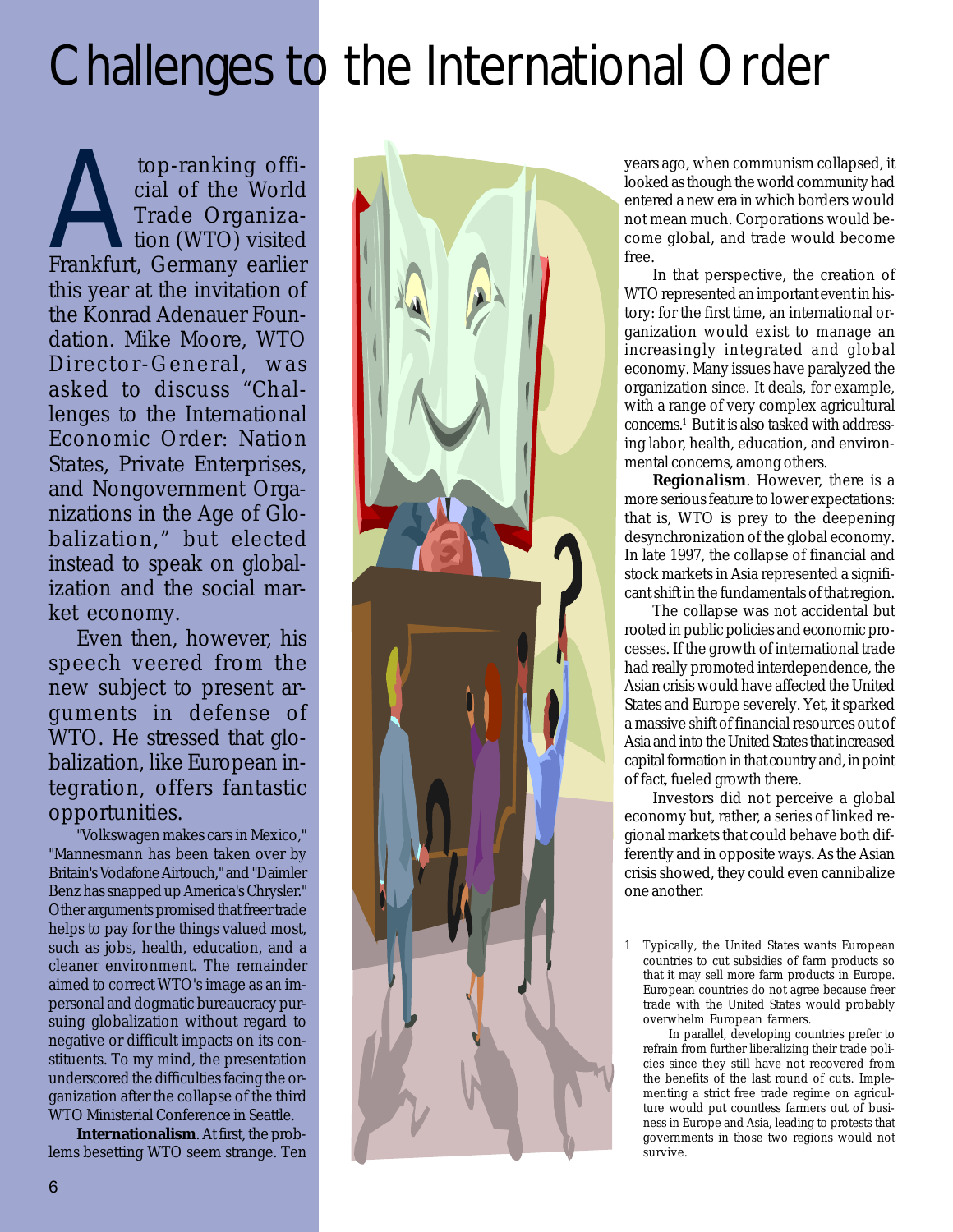Thus, the very liberalization of capital flows has created processes that could weaken one region and strengthen another. And if one considers that the Republic of Korea's economy is quite different from that of Japan, one can observe desynchronization within regions, too.

Every step taken by one region can now affect others substantially. Because the international trade and financial policies that benefit one region can harm others, politics will in all probability take precedence over economics in the foreseeable future. In light of this, the inability to develop an agenda for the third WTO Ministerial Conference in Seattle was not surprising: WTO meetings may have become a no-win proposition.

#### ■ **Internationalism, regionalism, and tribalism are shaping a world without precedent.** ■

**Tribalism**. Internationalism and regionalism confront the nation-state from the outside. But tribalism challenges from within. In the United States, it manifests itself in the ever greater weight attached to diversity rather than unity. In Europe, it tore Yugoslavia apart. In Asia, it is stretching the fabric of Indonesia and Pakistan.

One explanation of why tribalism as a phenomenon has become worldwide is that size confers few advantages now that nuclear capabilities proliferate. And it is also true that the economic success stories of the last 40 years are those of small countries or territories such as Hong Kong, China; Singapore; and Taiwan,China. But the main reason for tribalism is neither political nor economic. It is that, in a confusing transnational world, people feel increasingly the need for roots in a local community. So the more integrated and global the world becomes, and the closer its regions cooperate, the more tribalism will raise its head.

Coevolving internationalism, regionalism, and tribalism are shaping a world without precedent. Each force pulls in a different direction. There is no unique solution. To meet both external and internal challenges to the international order in this decade, the world will need great imagination, courage, and leadership from its intellectual, business, and political leaders. ■

*Olivier Serrat, Liaison Officer, European Representative Office, Asian Development Bank, contributed this article.*

### "Silk Road" Between Kazakhstan and Kyrgyz Republic Facilitates Regional Cooperation

The road linking the Central Asian republics of Kazakhstan and the<br>Kyrgyz Republic will be rehabilitated<br>With the belp of a US\$70 million leap from publics of Kazakhstan and the with the help of a US\$70 million loan from the Asian Development Bank (ADB). It is ADB's first subregional cooperation project in Central Asia.

The road not only connects Almaty in Kazakhstan with Bishkek in the Kyrgyz Republic but it also forms part of the famous Silk Road and a conduit between Europe and the People's Republic of China. Twenty-five percent of the traffic—largely agricultural and industrial goods—is international. The project aims to develop an efficient and safe subregional road link for moving people, goods, and vehicles.

"An efficient regional road system will contribute significantly toward regional economic cooperation, which will help realize the development aspirations of the landlocked Central Asian republics," says Sangpa Tamang, ADB's mission leader for the project.

The project will repair 204 kilometers

(km) of the road in Kazakhstan and 41 km in the Kyrgyz Republic. To encourage privatization as the countries move toward market-based economies, the project will establish a pool of equipment that can be rented out to private contractors competing for road construction and maintenance work. Importantly, the project will also modernize border control facilities and procedures, including the customs post at the Akhzhol-Chu border.

In addition, ADB will provide technical assistance grants of US\$750,000 for Kazakhstan and US\$440,000 for the Kyrgyz Republic to help implement a cross-border agreement and improve coordination and management of road safety. The grant will come from the Japan Special Fund.

The total cost of the road project is estimated at

US\$119.1 million: the Kazakh component will be US\$112.4 million and the Kyrgyz part US\$6.7 million. The US\$65 million loan for the Kazakh stretch will come from ADB's ordinary capital resources. This loan will have an interest rate determined in accordance with ADB's pool-based variable lending rate system for US dollar loans. It is repayable over 24 years, including a grace period of 4 years.

The US\$5 million loan for the Kyrgyz part will come from ADB's concessional Asian Development Fund. The loan is repayable over 32 years, including a grace period of 8 years, and carries a 1 percent interest during the grace period and 1.5 percent thereafter. The Ministries of Transport and Communications of both countries will be the executing agencies for the project. The Kyrgyz part is due for completion by the end of 2003, and the Kazakh component by the end of 2004. ■

**ROUGH ROAD: Traveling the Silk Road has not always been a pleasure cruise.**

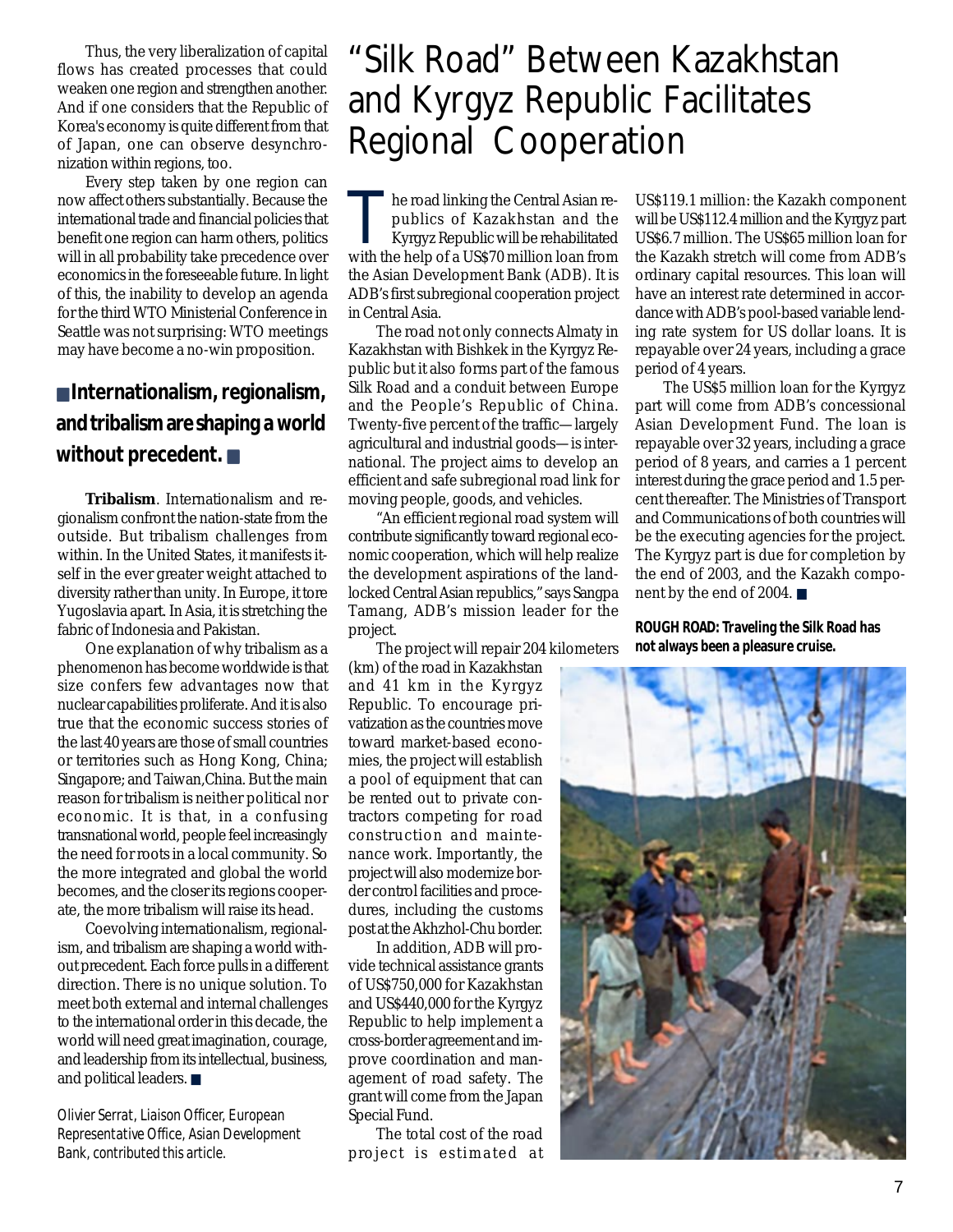## A Study of Rural Asia

### First three volumes in five-part series released

### Rural Asia: Beyond the Green Revolution

(Volume 1)

n economic transformation has occurred in much of rural Asia during the last two decades. Large parts of the region have made remarkable progress with substantial gains in food security, per capita income, quality of life, and poverty reduction. Yet, rural Asia remains home to 700 million people living in poverty, many of whom have no access to safe water and sanitation. To explore new opportunities and challenges facing rural society in Asia, a Study of Rural Asia was undertaken by the Asian Development Bank (ADB).

Oxford University Press (OUP) is publishing the output of the study in five volumes. This publication provides an overview of the study. The main results and recommendations contained in the five volumes have been included in the overview and should prove useful to all

those concerned with improving the economic and social conditions of rural populations in Asia through sustainable development.

ISBN: 971-561-272-5 (paperback) Price: US\$10 per copy, 187 pages

#### The Growth and Sustainability of Agriculture in Asia (Volume 2)

**C**entral to the progress of Asian agriculture has been the green revolu-<br>tion package that resulted in reculture has been the green revolumarkable increases in crop yields. This volume, the second in a series of five volumes copublished by OUP, investigates the sustainability of the post-green revolution era.

It probes the second-generation problems caused by this revolution and the results of overexploitation of natural resources.



Early indications of unsustainability in major staple food crops, the livestock sector, and marine fisheries have been detected, attributable to a combination of technological, market, and policy failures. The technological and natural resource constraints in increasing production are assessed. Strategies and policies are proposed to achieve sustainable agricultural development.

ISBN: 0-19-592450-9 (paperback) Price: US\$35 per copy, 303 pages ISBN: 0-19-592449-5 (hardback) Price: US\$55 per copy, 303 pages

#### Rural Financial Markets in Asia: Policies, Paradigms, and Performance (Volume 3)

**Example 18 Altancial markets have lagged be-**<br>hind in the progress of the rural<br>third in a series complished by OUP pro hind in the progress of the rural third in a series copublished by OUP, presents a summary of the conceptual evolution that has occurred in rural financial markets since the 1970s.

The development of rural financial markets in Asia has been a movement from mandates to markets: the failure of directed credit in many developing Asian countries and the development of microfinance contributed to the emergence of a new market-based paradigm. However, many Asian countries have yet to adopt the new paradigm. The transitional economies need to create financial markets involving transformation from a state-planned to a marketbased economy. Based on the experiences of three Asian flagship financial institutions and analysis of other financial institutions, a three-pronged framework for building financial markets is developed: creating the policy environment, building financial infrastructure, and institutional development.

ISBN: 0-19-592452-9 (paperback) Price: US\$35 per copy, 401 pages ISBN: 0-19-592451-7 (hardback) Price: US\$55 per copy, 401 pages

*For these and other publications, contact the ADB Publications Unit, P.O. Box 789, 0980 Manila, Philippines, Fax: (632) 636-2648, E-mail: adbpub@adb.org, or contact Oxford University Press.* ■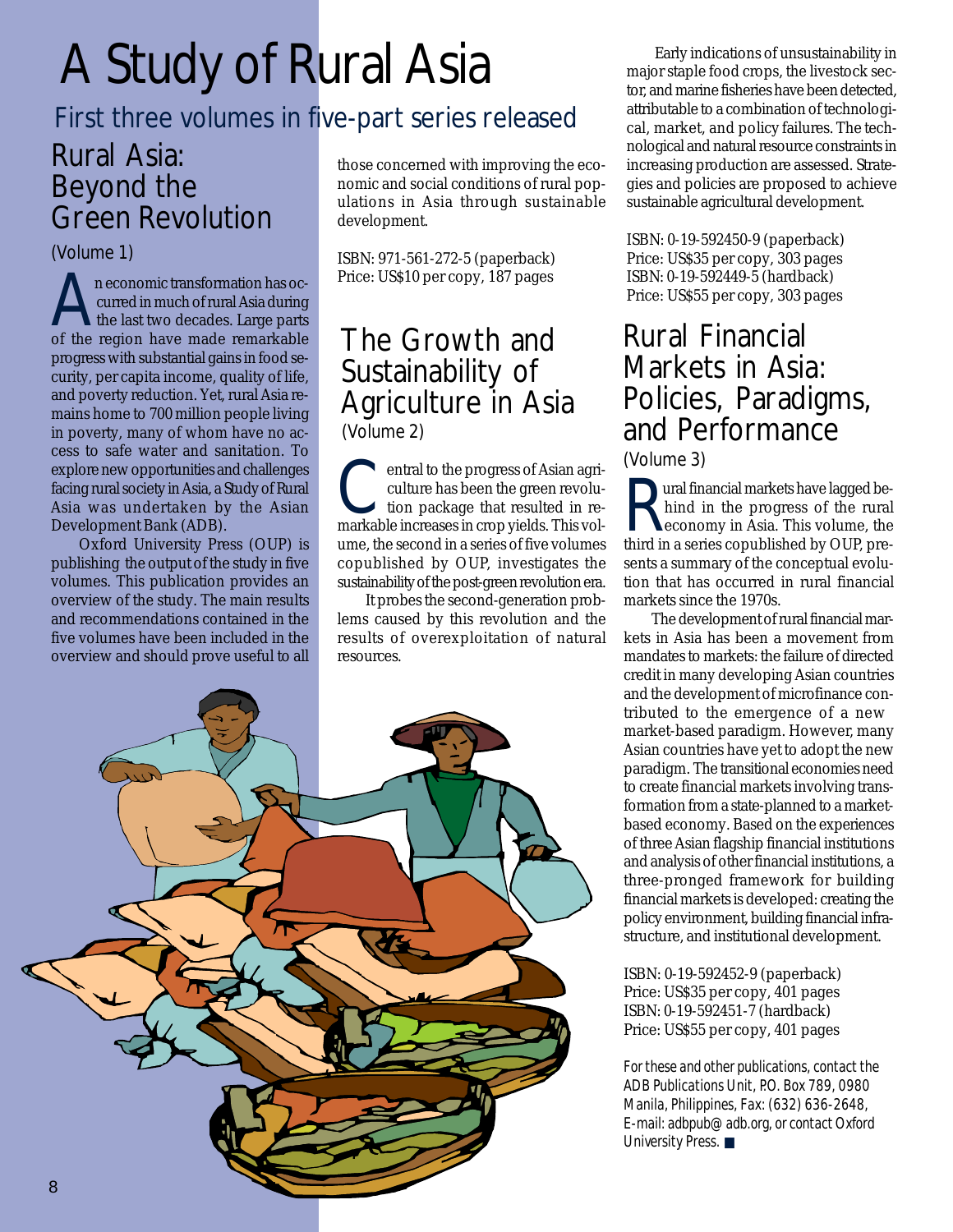## Turkmenistan: 59th ADB Member

Turkmenistan became the 59<sup>th</sup><br>
member of the Asian Develop-<br>
ment Bank (ADB) on 31 August<br>
2000 ADB will soon sond an Economic Mis member of the Asian Develop-2000. ADB will soon send an Economic Mission to Turkmenistan to help decide how it can best assist its newest member.

ADB, which seeks to reduce poverty in Asia and the Pacific, expects to focus on giving the poor better access to income-generating opportunities and to basic social services in the country. ADB will also support the Government in reforming the economy.

State-owned enterprises still comprise 90 percent of the Turkmenistan economy, which is undergoing transition from a command to a market economy. The economy mainly depends on the production of primary goods, especially natural gas, oil, and cotton. Turkmenistan has the world's fourth largest reserves of natural gas and possesses substantial oil resources.

It was the largest natural gas producer in Central Asia during the Soviet era, but production declined due to reduced market access; currently, it is the second largest producer in the region. It is also the world's  $10<sup>th</sup>$  largest producer of cotton, which is grown on half of the country's arable land. However, Turkmenistan depends heavily on food imports. Textiles and hydrocarbon processing dominate the industrial sector.

Turkmenistan, which gained independence from the Soviet Union in October 1991, is the fourth largest territory among the former Soviet countries. It lies south of Kazakhstan and Uzbekistan, has common borders with Iran and Afghanistan, and has a large coastline on the Caspian Sea. The Kara Kum desert occupies 90 percent of its territory. Turkmenistan has a population of more than 4.7 million, and its population growth rate is around 3.6 percent. The capital Ashgabat has a population of more than 500,000 and is located on the Kara Kum Canal, which is 1,100 kilometers long and was developed during the Soviet era to supply water from the Amu Darya River to the southern part of the country. The people are predominantly Turkmen,

but other ethnic groups (Russian, Uzbek, Kazak, Tartar, and others) make up one third of the population. A decline in income since independence in 1991 has been accompanied by a deterioration in social indicators. Per capita income is estimated at US\$640 per year. ■



## Expressway Being Upgraded in the Philippines

ne of the Philippines' main<br>
road arteries, the North Luzon<br>
Expressway (NLE), will be re-<br>
habilitated and widened with<br>
the support of US\$70 million in loans aproad arteries, the North Luzon Expressway (NLE), will be rehabilitated and widened with proved in October by the Asian Development Bank (ADB).

The total cost of upgrading 84 kilometers of the expressway will be US\$377 million. ADB is the lead coordinating bank. Other lenders are the Export Finance and Insurance Corporation of Australia, International Finance Corporation, and seven international commercial banks.

The expressway is at present narrow, congested, and poorly maintained. Its upgrading will spur development of central and northern Luzon, the Philippines' biggest island, especially between Metro Manila and the Clark Special Economic Zone, Angeles City, and San Fernando.

Significantly, the project has been structured as a public-private partnership. It will be undertaken by the Manila North Tollways Corporation (MNTC) on a rehabilitateoperate-transfer basis. At the end of the concession period in 2030, the expressway will be transferred to the Government without cost.

MNTC is a limited liability company jointly held by First Philippine Infrastructure Development Corp., a private infrastructure development firm; Egis Projects, a unit of the largest French tollway operator; and Philippine National Construction Corporation, a government-controlled company that has the original franchise for the construction and operation of the NLE.

The project will help decentralize economic activities in Metro Manila and support the Government's thrust to develop the national road network with private sector participation. The upgrading work will include the construction and/or rehabilita-

tion of 14 interchanges, 24 bridges, and 31 overpasses between Manila and the Clark Special Economic Zone.

■ **The project will support the Government's thrust to develop the national road network with private sector participation.** ■

 The NLE is part of a three-phased integrated road development plan that also calls for construction of the northern extension of the Circumferential Road 5 (C-5) in Metro Manila and expansion of the expressway to the Subic Special Economic Zone. ADB's funding support consists of a loan of US\$45 million

from its ordinary capital resources through the market-based lending facility and a complementary loan of US\$25 million funded by international commercial banks. These loans will have a term of 13 years, including a grace period of 3.5 years. ■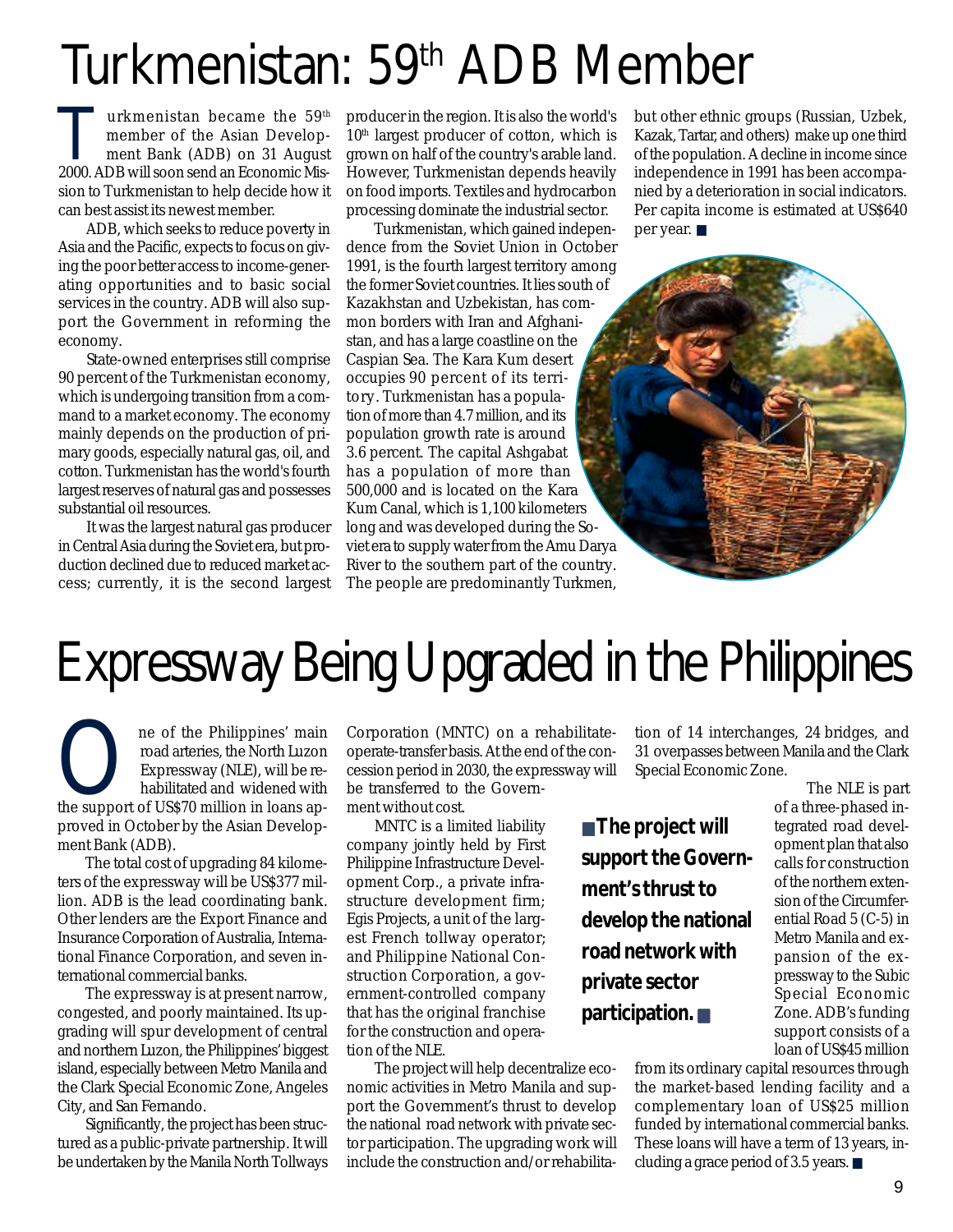## ERO and OECD Development Center Launch Joint Publication

n 20 November 2000, European<br>Representative Office (ERO)<br>Weo Lee and Organisation for Economic Representative Office (ERO) Regional Representative Keon-Woo Lee and Organisation for Economic Co-operation and Development (OECD) Development Center Director Ulrich Hiemenz introduced a joint publication of the Asian Development Bank (ADB) and OECD's Development Center at ERO in Frankfurt. This European launch of the publication *Sustainable Recovery in Asia: Mobilizing Resources for Development*, coincided with other launches in Tokyo and Singapore.

The sixth International Forum on Asian Perspectives, held in Paris on 2-3 July 2000 at the French Ministry of the Economy, Finance and Industry had as its theme "Mobilizing Resources for Development." The publication contains many of the contributions made to the theme, including research papers from ADB and OECD Development Center staff, as well as commentaries from prominent European and Asian personalities.

 Speaking in ERO on 20 November 2000, Mr. Hiemenz emphasized the new role of the private sector in supporting development projects. "What is now needed is a response from the private sector, in partnership with the public sector, to ensure that the most vulnerable people in Asian societies are protected and cared for," he said. New and innovative solutions leading to such publicprivate partnerships are now necessary to ensure that recovery from the crisis is sustainable. Mr. Lee reminded the participants that ADB has long recognized the needs of the poor in Asia. "The private sector is now

-------!------------------------------------------------------------------------------------------------------------------------------

the main player, especially in the provision of basic infrastructure services such as electricity, water, and education. This even applies to social security," he told the audience.

"This paradigm shift has transformed the role of the public sector into one of creating a conducive environment for private initiatives and supporting business opportunities. In Asia, ADB spearheads the entry of the private sector into infrastructure projects through project finance."

The next International Forum on Asian Perspectives will be held in June 2001 in Paris with the theme "Technology and Development." The publication is available from ADB offices worldwide or from OECD Centers in Bonn, Berlin, Mexico, Paris, Tokyo, and Washington DC for US\$42 or online from www.oecd.org/bookshop. ■

### **Do** *you want to receive News from ERO***?**

**ASIAN DEVELOPMENT BANK European Representative Office Rahmhofstrasse 2-4 60313 Frankfurt am Main, Germany**

### **Fax No. (49-69) 92 02 1499**

 $\Box$  Please add my name to your mailing list

 $\Box$  Please delete my name from your mailing list

 $\Box$  Please amend my details on your mailing list

| Name           |          |
|----------------|----------|
| Company        |          |
| Address        |          |
|                |          |
| Tel. No.       | Fax. No. |
| E-mail Address |          |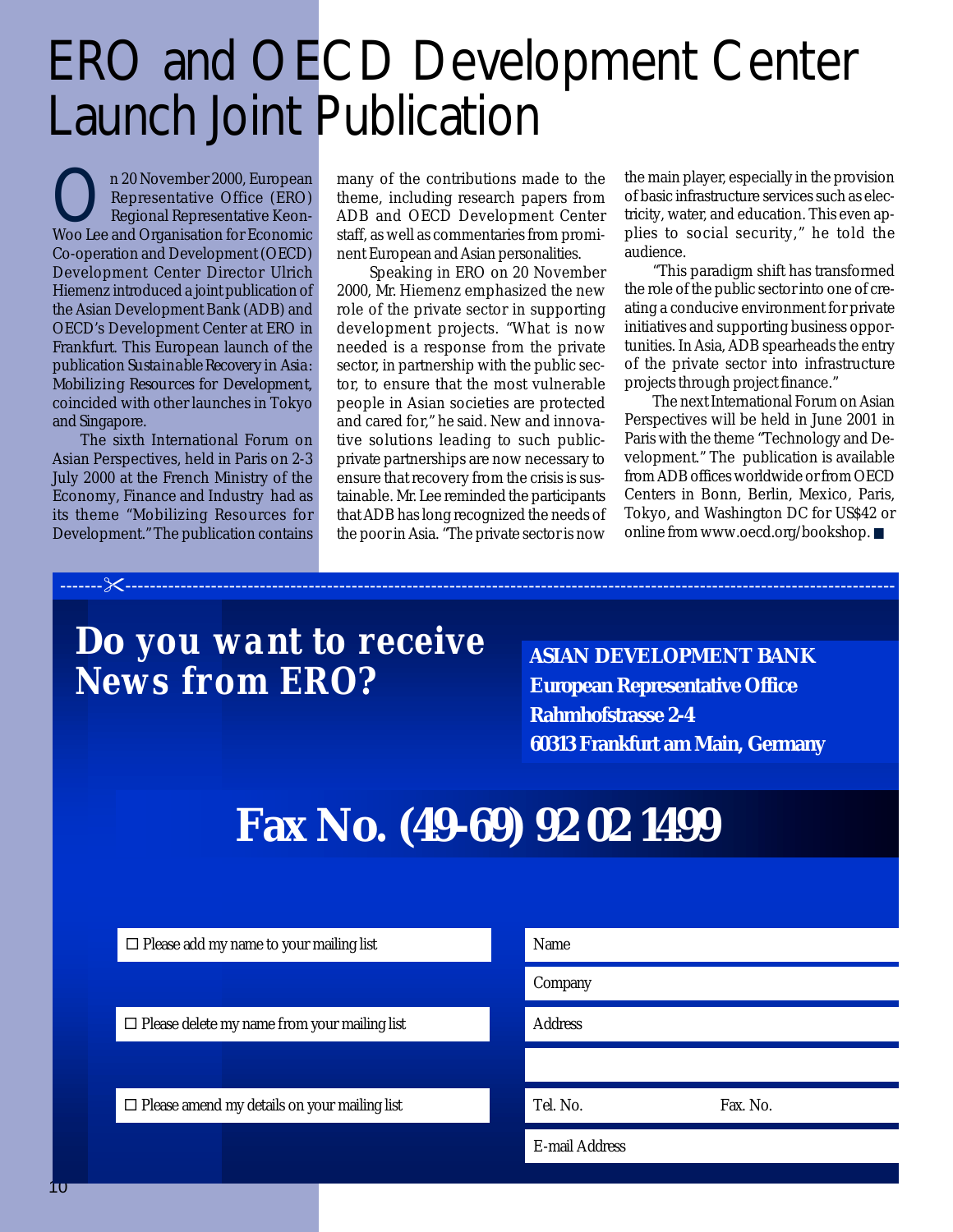## ADB News Releases on the Web

#### **http://www.adb.org/news/default.asp**

#### **September 2000**

- ADB Establishes Office Dedicated to Philippine Operations (1 September) Giving Children of Samoa a Better Education (5 September) Higher Crop Yields and Income for Cambodian Farmers (5 September) ADB Donors Agree to Replenish Asian Development Fund (8 September) Shipping to be Made Safer in Papua New Guinea Waters (12 September) Water and Sanitation Upgrade to Improve Nepal's Health Profile (12 September) ADB Helps Modernize Sri Lanka's Secondary Education System (12 September) Stronger Domestic Demand Lifts ADB's Growth Forecast for Asia (18 September) ADB to Step Up Information Technology Initiatives to Bridge Digital Divide (18 September) Reforms Crucial to Stimulate Philippines' Growth (18 September) Sri Lanka Strengthens Water Resources Management (19 September) Tax Conference in Tokyo (20 September)
- 
- Reforming Bhutan's Health Sector (21 September)
- Market-Based Housing Finance for Low-Income Households (21 September)
- ADB Conference on Central Asian Regional Cooperation in Transportation (25 September)

#### **October 2000**

- Bhutan to Improve Main Highway with ADB Support (3 October)
- India Steps Up Power Sector Reforms (6 October)
- ADB Finalizing Flood Assistance, President Will Tell Cambodia (7 October)
- The Asian Development Bank is Committed to Assisting Azerbaijan to Fight Poverty (10 October)
- Investment Fund to Spur the Growth of Small- and Medium-Scale Enterprises in the PRC (10 October)
- Asian Economies More Resilient, Says ADB Economic Recovery Report (18 October)
- Falling Currencies, Equity Prices Unlikely to Trigger New Crisis, Says Report (18 October)
- Sri Lanka Adopts Strategic Approach to Wildlife Conservation (19 October)
- Microfinance Institutions to be Strengthened in Papua New Guinea (19 October)
- Over One Million Indonesians to Benefit from Rural Development Project (19 October)
- Poverty Reduction Seminar (24 October)
- Joseph Eichenberger Appointed ADB Vice-President (26 October)
- Grant for Regional Research to Boost Food Production (26 October)
- Helping Tribal People of Bangladesh's Chittagong Hill Tracts (26 October)
- Philippines' North Luzon Expressway to be Upgraded (26 October)
- Helping Local Government in Indonesia Take Over Coastal Resource Management (26 October)
- Modernizing Uzbekistan's Railway Will Boost Local and International Trade (31 October)
- Orientation Program for Government Officials (31 October) "Silk Road" Between Kazakhstan and Kyrgyz Republic
	- Facilitates Regional Cooperation (31 October)

#### **November 2000**

- Japan Fund Will Help Female Street Children in Indonesia (1 November)
- Local Governments and Small-Scale Farmers in Southern Philippines to be Empowered (3 November)
- Private Extension Workers to Help Farmers Grow Cash Crops in Nepal (9 November)
- Health Care Project Will Save Lives in Rural Viet Nam (9 November)
- Viet Nam Water Resource Management Given Boost (9 November)
- Helping Vietnamese Farmers Grow More Fruit and Tea (14 November)
- Making Farms Profitable in Kazakhstan (14 November)
- Encouraging Small Businesses in Samoa (21 November)
- PRC Poised for 8 Percent Economic Growth in 2000 (21 November)
- Helping Bangladeshi Farmers to Grow Higher-Value Crops (21 November)
- New Road in People's Republic of China Will Link Poor Communities to Cities (21 November)
- ADB Supports Private Sector Forum of South Asia Growth Initiative (22 November)
- Asian Economic Outlook Workshop on 27-28 November (23 November)
- ADB and Government of Thailand to Commission Independent Review of Samut Prakarn Wastewater Management Project (24 November)
- ADB to Set Up Office in Mongolia (27 November)
- Helping Farmers Rehabilitate and Manage Irrigation Systems in Lao PDR (28 November)
- Helping Rural Communities, Notably Women, in Dry Regions of Pakistan (28 November)

Kyrgyz to Reform Vocational Training (28 November)

- Viet Nam's Growth to Pick Up, but Deeper Reforms Needed (29 November)
- Skills Training Improvement in the Marshall Islands (29 November)
- ADB to Improve Roads Nationwide in Bangladesh (29 November)
- Indonesia to Prioritize Development of Technological and Professional Skills (30 November)